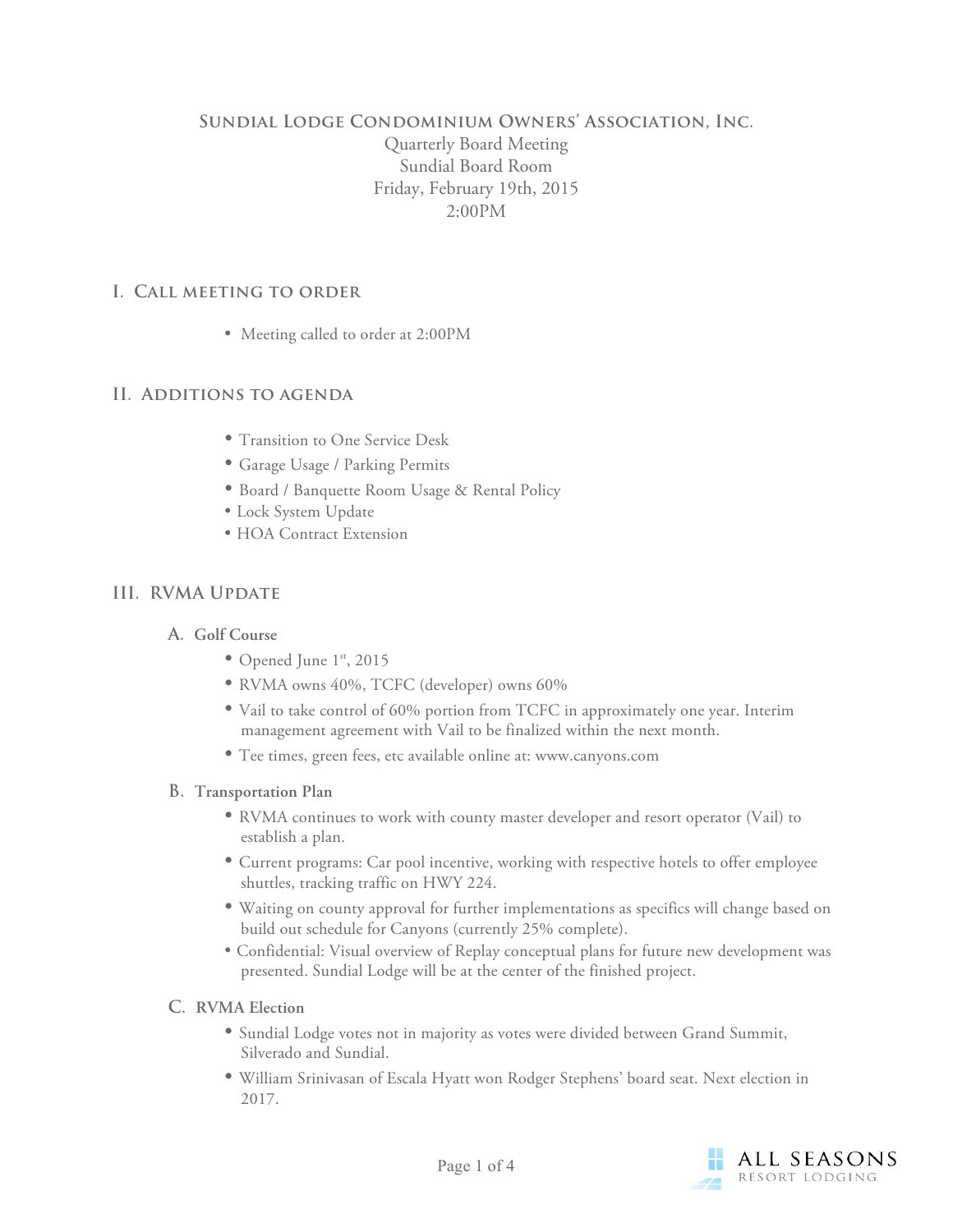- Class A voting members: Ron Neville, Beth Lohman
- Class B voting members: Brian Waltrip, Dick Frost, Gordon Cummins, Steve Osguthorpe (new guy from Escala).

## **IV. HOA Update**

## **A. DirecTV Install**

- DirecTV did NOT complete installation by deadline. HOA to request appropriate compensation upon completion.
- All hardware and infrastructure in place in both buildings. Interior connections and signal verification remain.
- Completed: B Building,  $4<sup>th</sup>$  and  $5<sup>th</sup>$  floors.
- Scheduled: B Building  $3^{rd}$  floor and C Building for July  $7^{th}$  install.
- Brian and Kristin will coordinate access for install and request that and Operation Manager from DirecTV be on site to supervise remaining installations.
- Board to examine a completed unit to evaluate athletics.
- **B. New WiFi Access Points**
	- WiFi access points added at strategic locations: B321, near B401, B402 and B411.
- **C. Transition to One Service Desk**
	- Transition to one desk, effective November 1<sup>st</sup>, 2015. Desk to be operated by Vail.
	- ASRL HOA still present in the building. Brian to maintain an office.
	- **MOTION:** David S. motions that as of November 1<sup>st</sup>, 2015, Vail and ASRL to affect a situation wherein there is only one desk in main lobby, to be operated by Vail and Associates. Motion seconded by Ron N. and passed unanimously.

#### **D. New business Garage Usage / Parking Permits**

- Parking permits have been issued to each owner. One permit per unit.
- Guests / Renters receive ONE temporary pass. Fee being established for additional permit.
- No trailers, snowmobiles, leisure vehicles or equipment may be parked in the garage.
- Proposed fee of \$250.00/month for additional space or long term "storage". Jim Simmons to finalize and draft policy.
- Owner storage cages: Any items NOT in cages to be removed and discarded.
- **MOTION:** Bob motions to disband customer service and parking committees. Motion seconded by David S. and passed unanimously.
- Members will be contacted individually prior to being named and thanked for service in upcoming newsletter.
- **E. Board / Banquette Room Usage & Rental Policy**
	- Owners and employees to pay cost of cleaning.
	- Cleaning fee established as \$50.00 per usage.
	- Available by reservation only in order to monitor owner usage (no limit).

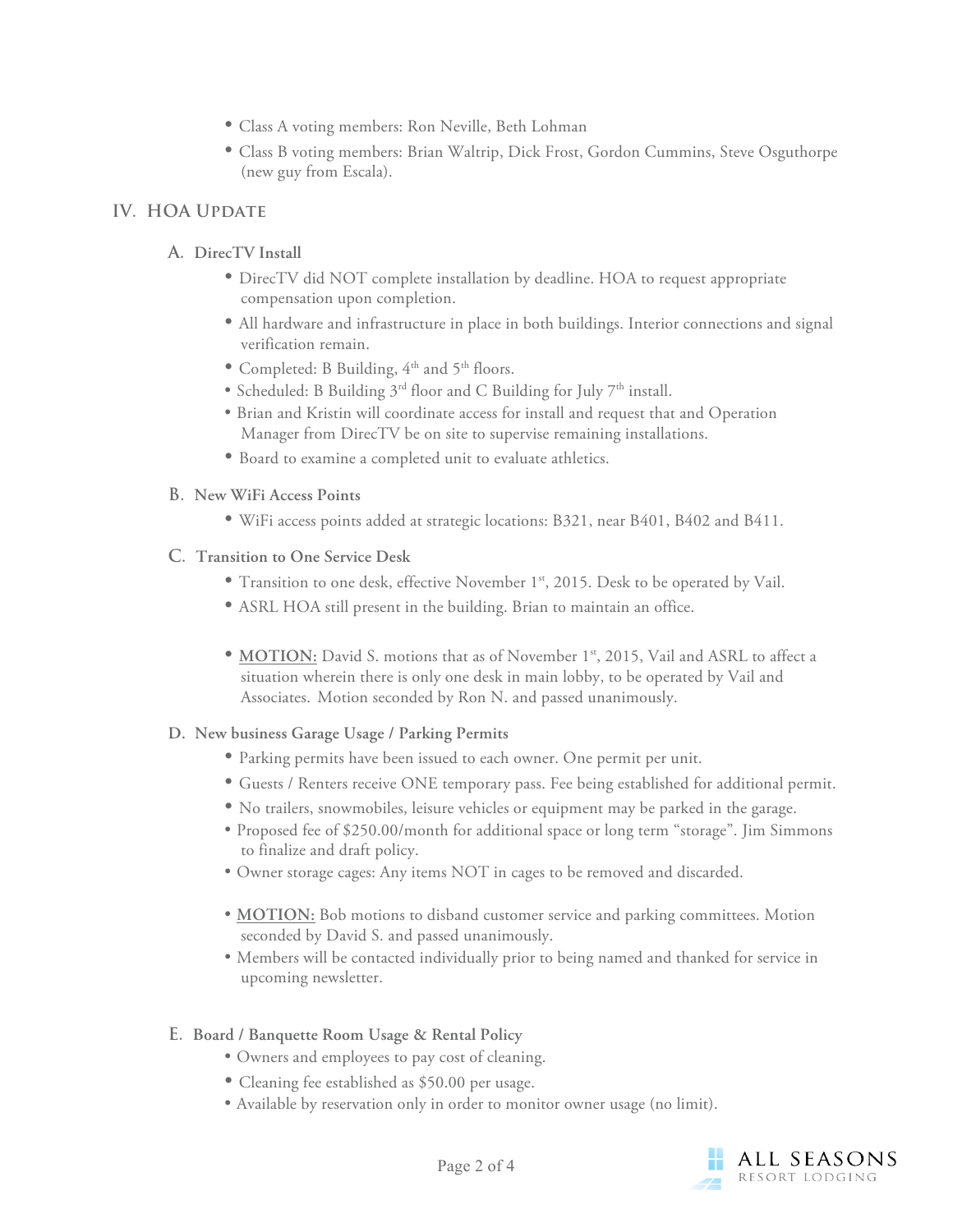- Board room will still be promoted for commercial use for additional revenue.
- **F. Lock System Upgrade**
	- Existing electric lock system has become outdated.
	- September / October installation for new system. Operational by November 1st, 2015.
	- HOA rules and regulations require similar access to every owner. Approximately 30 owners NOT participating in Vail or ASRL programs. Operations staff to coordinate with respective management and rental companies to facilitate install.
	- **MOTION:** David S. motions to introduce new lock system to ALL owners, paid for by HOA out of capitol budget. Motion seconded by Deborah and passed unanimously.

#### **G. HOA Contract Extension**

- ASRL HOA contract to be extended with the same terms and conditions for an additional 3 year.
- ASRL will move HOA administration off site to corporate office at Kimball Junction.
- **MOTION:** David S. motions for board to approve with addendum; ASRL to continue to satisfy the shortfall of \$47,000.00 through the end of the next year term, shortfall not to exceed \$40,000.00 in the remainder of the contract, 3 years rom next May 1st. Term to be extended from May  $1^{st}$ , 2016 through April 30<sup>th</sup>, 2019. Motion seconded by Michael and passed unanimously.

## **V. Maintenance Update**

- Cosmetic landscaping at entrance and surrounding pool area contracted out to Park City Nursery; \$1200.00
- Additional 300ft of bird spikes installed on balconies. More nests to be removed.
- Power-washed garage as annual spring project.
- Two ground level pool spa controllers replaced (control PH and chemical levels).
- Replaced oil in compressor; \$4000.00
- Noise from operating the cooling tower registered several decibels above allowable level. Noise ordinance only in effect from 9:00PM – 7:00AM. Fan operation schedule adjusted to comply and a fence was added to fan enclosure to direct sound vertically.
- Completed storm drainage plan' Storm drain catch basin in the round-a-bout with a 6" pipe that ties into existing system. Plan has been submitted to RVMA for approval.
- Pool pump on bridge replaced due to crack.
- Pool deck needs to be replaced. Discussion of epoxy and pebble. Ron procuring samples.
- Discussion of replacing concrete column caps with metal to better handle snowfall. Quote from Retro Custom Metals: \$15,700.00.

# **VI. Financial Update**

• \$3,500.00 under budget YTD in operating.